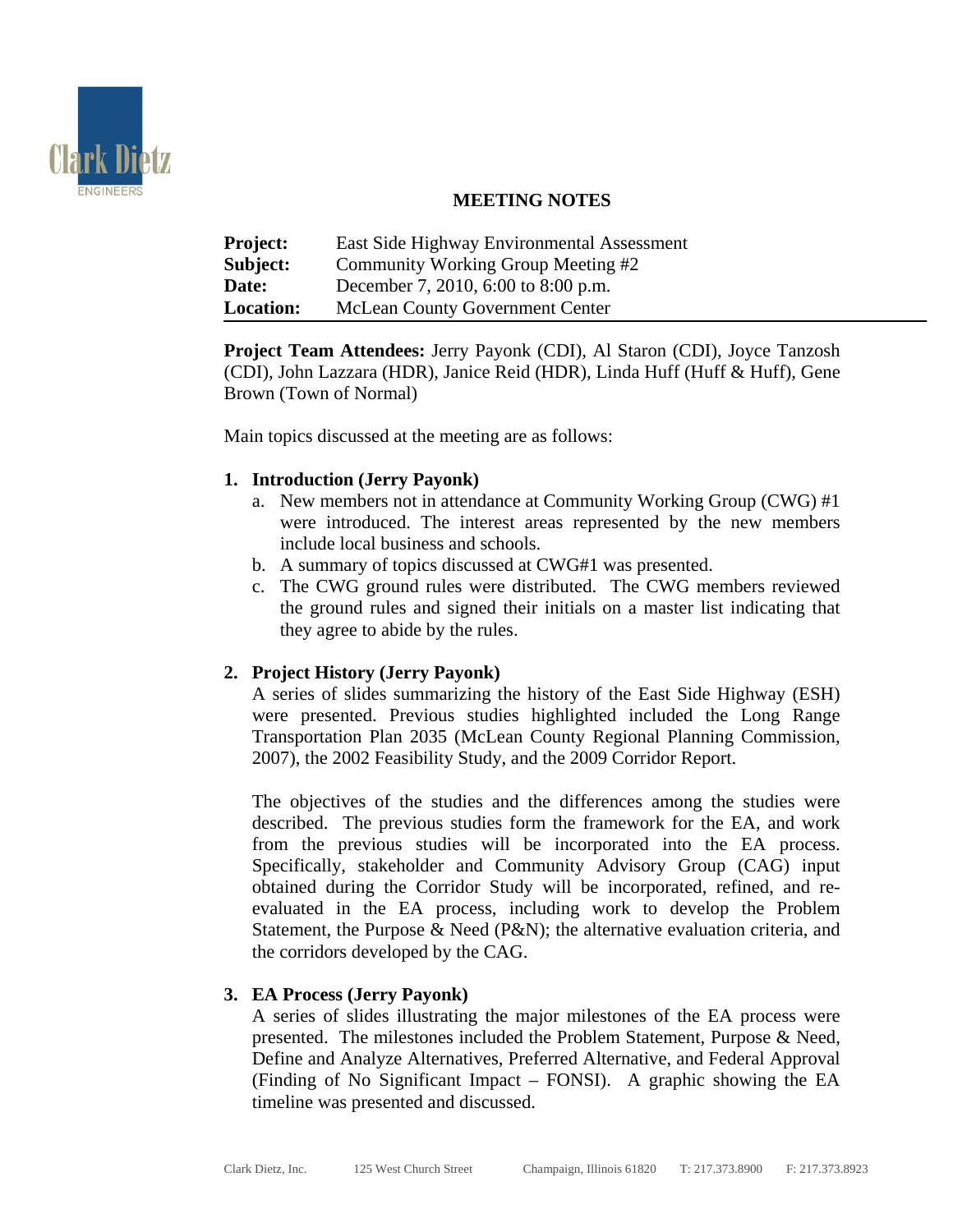**Meeting Notes** East Side Highway Environmental Assessment CWG #2 – December 7, 2010 Page 2

#### **4. Origin-Destination (O-D) Survey (Jerry Payonk)**

A series of slides summarizing the O-D Survey were presented. The survey was conducted by project team personnel between October 27 and November 4, 2010. Over 20,000 survey cards were distributed at 19 intersections in the Bloomington-Normal area. Approximately 30% of the survey cards were returned, which is an excellent response rate. The preliminary summary of responses to the questions on the survey cards was discussed. The responses will be incorporated into the Travel Demand Model used to estimate future traffic patterns.

## **5. Purpose & Need (P&N) (Jerry Payonk)**

A series of slides describing the P&N development were presented. The Problem Statement and engineering analyses form the basis of the P&N. A Problem Statement was previously developed during the Corridor Study. A Community Context Survey was distributed to stakeholders at a Public Information Meeting (PIM) during the Corridor Study. Input received from the survey in addition to stakeholder input was used to develop the Problem Statement in 2007.

Engineering analyses used in the P&N development include population and employment growth forecasts and traffic data analysis. Future and forecasted (year 2035) population and employment for the Bloomington-Normal area developed during the Corridor Study were presented. The sources of information used were also presented. The project team is currently updating the forecasts using the most recent data available. The project team will present the updated forecasts to the CWG and incorporate the data into the P&N when available. An overview of traffic data analysis concepts, including Annual Average Daily Traffic (AADT) and volume to capacity ratio  $(v/c)$ were discussed.

The preliminary Purpose and Need (P&N) was presented, and the next steps in the P&N development were discussed. The P&N is currently being revised based upon comments from FHWA and updated forecast data. The revised P&N will be available for public review at a PIM scheduled for January 13, 2011. Comments received from the public will be incorporated into the P&N as appropriate. The updated P&N will then be presented to the resource agencies at the February 2011 NEPA/404 merger meeting. The project team will seek concurrence from the agencies on the P&N at that time.

A summary of discussion points raised by the CWG members following the presentation of the P&N presentation is as follows: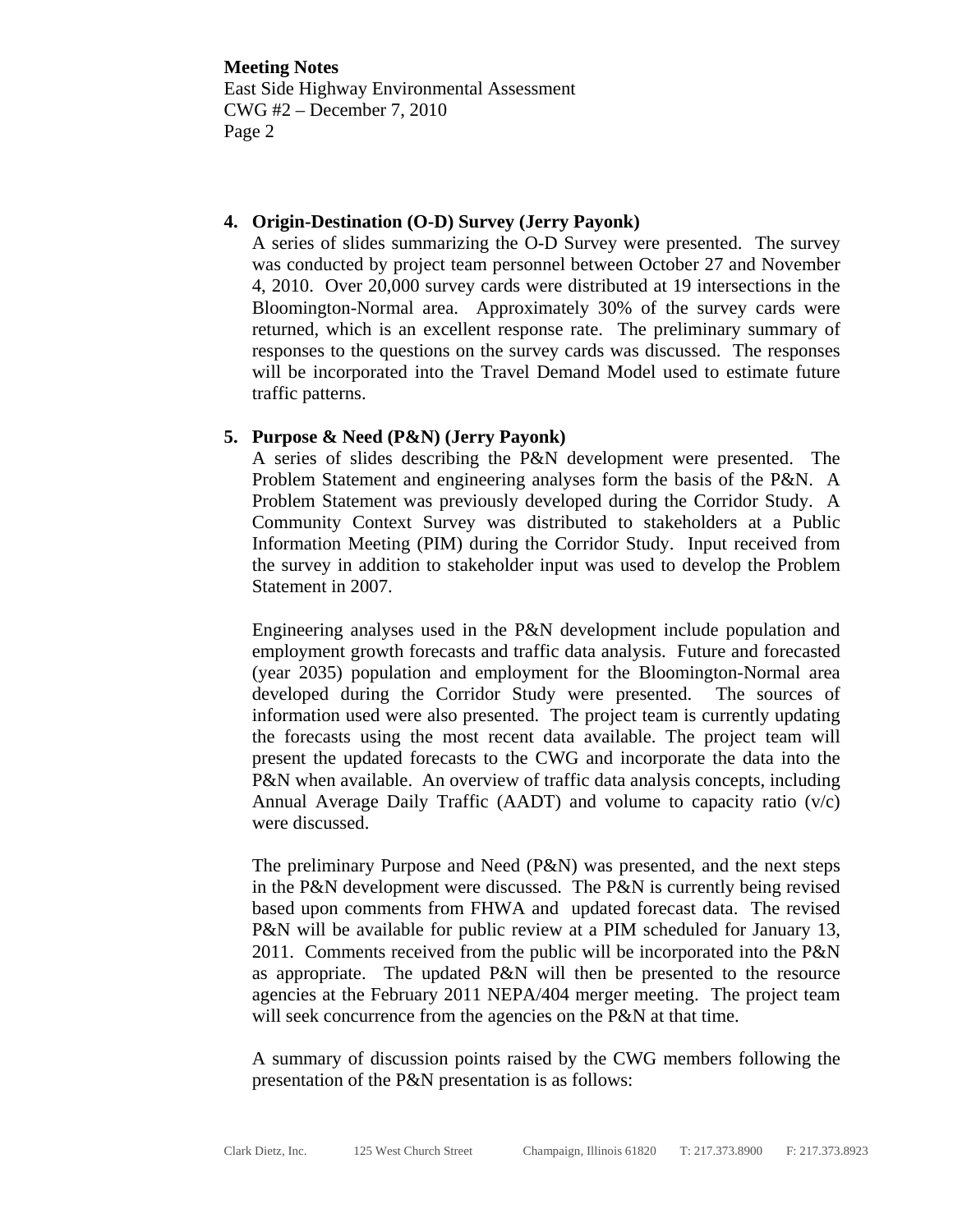**Meeting Notes** East Side Highway Environmental Assessment CWG #2 – December 7, 2010 Page 3

- A CWG member requested that when the updated forecasted (year 2035) population and employment information is finalized, the project team present the information on a graph alongside the numbers forecasted during the Corridor Study, in order to compare the forecasts develop during the Corridor Study and the EA. The project team agreed to present this information at a future CWG meeting.
- A CWG member asked why the 2035 employment forecast for McLean County is relatively high compared to the 2035 forecast for Bloomington-Normal. The project team will discuss this with the socio-economic consultants who prepared the forecasts, the al Chalabi Group, and discuss at the next CWG meeting.
- A CWG member asked if the "Bloomington-Normal area" as discussed in the P&N represents the same geographic area as the Metropolitan Statistical Area (MSA). The project team will define these terms at the next CWG meeting.
- A CWG member suggested that an aspect of sustainability should be incorporated into the P&N. The project team indicated that sustainability is not addressed specifically in the preliminary P&N but the suggestion will be taken into consideration.
- The level of detail of the "needs" identified in the P&N was discussed. The P&N identifies transportation needs, but does not identify solutions. At the beginning stages of the alternative development process, the alternatives, or "solutions" to the P&N are general. Specific details associated with the alternatives, including number of lanes and alternative modes of transportation, for example, will be developed later in the EA process.
- The roadway footprint was discussed. A preliminary width of 200 feet for the roadway is assumed. The width can be widened to accommodate other modes of transportation as necessary.
- A CWG member who represents agricultural interests stated that the Bloomington-Normal area is home to some of the most productive farmland in the world, which should be taken into consideration when developing the ESH, and when planning for new growth. Agricultural impacts (prime and important farmland acres impacted, severances, and access) will be evaluated during the EA. The CWG members agreed that is important to consider and balance resource impacts when planning the ESH.

## **6. Alignment Brainstorming - Develop Preliminary Corridors**

The four steps in the Define and Analyze Alternatives process (Develop Preliminary Corridors, Screen & Consolidate Corridors, Perform Macro Analysis, and Develop Preliminary Alignments) were discussed. Five 48" x